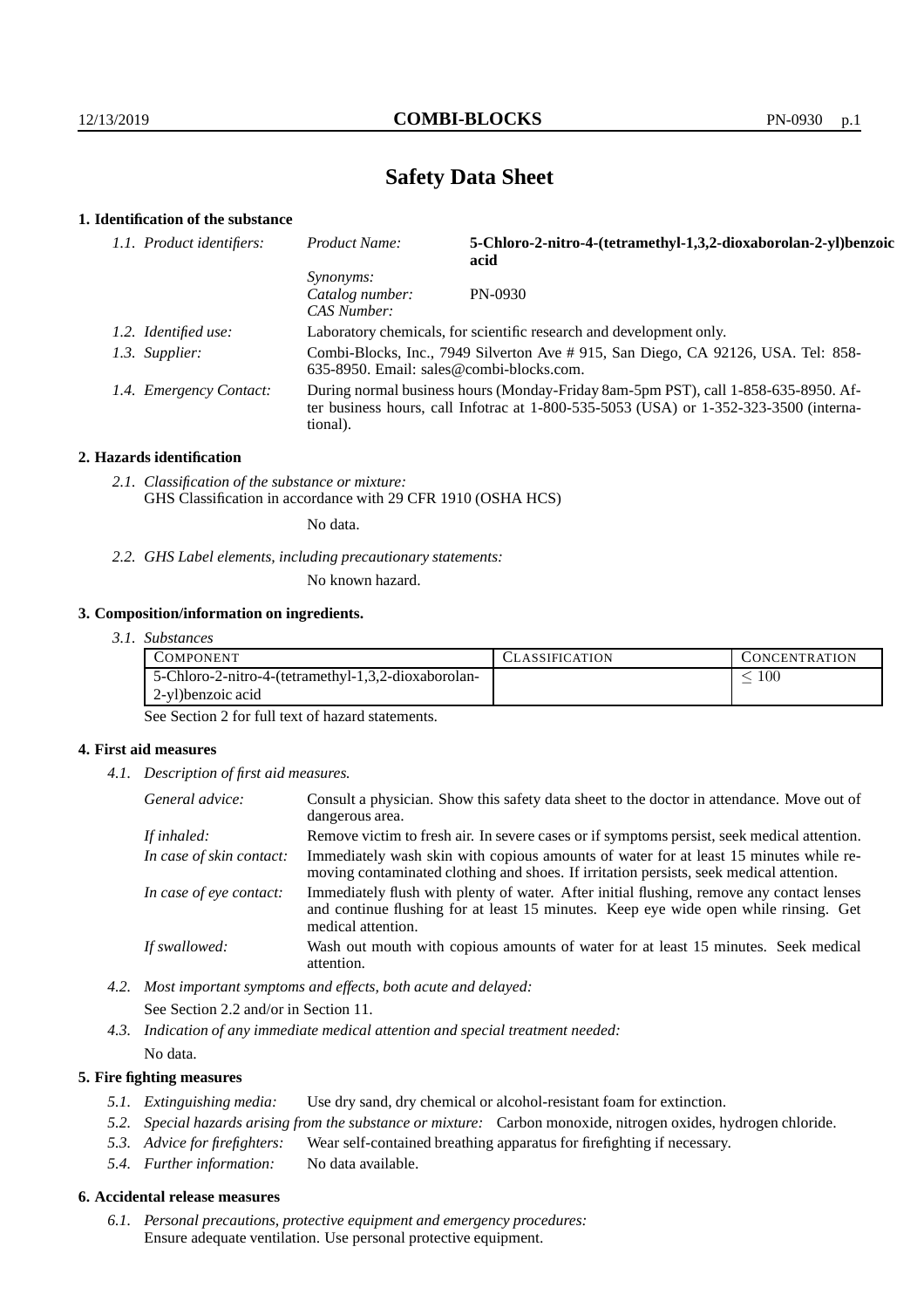|                                                                                                               | 6.2. Environmental precautions:                                                                                                                                                                                                                                    |                                                                                                                                                                                                                                                                            |  |  |  |  |
|---------------------------------------------------------------------------------------------------------------|--------------------------------------------------------------------------------------------------------------------------------------------------------------------------------------------------------------------------------------------------------------------|----------------------------------------------------------------------------------------------------------------------------------------------------------------------------------------------------------------------------------------------------------------------------|--|--|--|--|
|                                                                                                               | Should not be released into the environment. See Section 12 for additional ecological information.                                                                                                                                                                 |                                                                                                                                                                                                                                                                            |  |  |  |  |
|                                                                                                               | 6.3. Methods and materials for containment and cleaning up:                                                                                                                                                                                                        |                                                                                                                                                                                                                                                                            |  |  |  |  |
|                                                                                                               | Sweep up or vacuum up spillage and collect in suitable container for disposal.                                                                                                                                                                                     |                                                                                                                                                                                                                                                                            |  |  |  |  |
|                                                                                                               |                                                                                                                                                                                                                                                                    | 6.4. Reference to other sections:                                                                                                                                                                                                                                          |  |  |  |  |
|                                                                                                               |                                                                                                                                                                                                                                                                    | Refer to protective measures listed in Sections 8 and 13.                                                                                                                                                                                                                  |  |  |  |  |
|                                                                                                               | 7. Handling and storage                                                                                                                                                                                                                                            |                                                                                                                                                                                                                                                                            |  |  |  |  |
|                                                                                                               | 7.1. Precautions for safe handling: Avoid contact with skin and eyes. Avoid inhalation of vapour or mist. Keep away<br>from sources of ignition - No smoking. Take measures to prevent the build up of electro-<br>static charge. For precautions see section 2.2. |                                                                                                                                                                                                                                                                            |  |  |  |  |
|                                                                                                               |                                                                                                                                                                                                                                                                    | 7.2. Conditions for safe storage, including any incompatibilities: Store refrigerated. Keep container tightly closed in<br>a dry and well-ventilated place. Containers which are opened must be carefully resealed<br>and kept upright to prevent leakage.                 |  |  |  |  |
|                                                                                                               | 7.3. Specific end use(s):                                                                                                                                                                                                                                          | Laboratory chemicals, for scientific research and development only.                                                                                                                                                                                                        |  |  |  |  |
|                                                                                                               | 8. Exposure Controls / Personal protection                                                                                                                                                                                                                         |                                                                                                                                                                                                                                                                            |  |  |  |  |
|                                                                                                               | 8.1. Control parameters:                                                                                                                                                                                                                                           |                                                                                                                                                                                                                                                                            |  |  |  |  |
| Components with workplace control parameters: Contains no substances with occupational exposure limit values. |                                                                                                                                                                                                                                                                    |                                                                                                                                                                                                                                                                            |  |  |  |  |
|                                                                                                               | 8.2. Exposure controls:                                                                                                                                                                                                                                            |                                                                                                                                                                                                                                                                            |  |  |  |  |
|                                                                                                               | Appropriate engineering controls: Ensure that eyewash stations and safety showers are close to the workstation<br>location. Ensure adequate ventilation, especially in confined areas.                                                                             |                                                                                                                                                                                                                                                                            |  |  |  |  |
|                                                                                                               | Personal protective equipment:                                                                                                                                                                                                                                     |                                                                                                                                                                                                                                                                            |  |  |  |  |
|                                                                                                               | Eye/face protection:                                                                                                                                                                                                                                               | Wear appropriate protective eyeglasses or chemical safety goggles as described by OSHA's<br>eye and face protection regulations in 29 CFR 1910.133 or European Standard EN166.                                                                                             |  |  |  |  |
|                                                                                                               | Skin protection:                                                                                                                                                                                                                                                   | Handle with gloves. Gloves must be inspected prior to use. Use proper glove removal<br>technique (without touching glove's outer surface) to avoid skin contact with this product.<br>Dispose of contaminated gloves after use in accordance with applicable laws and good |  |  |  |  |

laboratory practices. Wash and dry hands Body Protection: Complete suit protecting against chemicals, Flame retardant antistatic protective clothing., The type of protective equipment must be selected according to the concentration and amount of the dangerous substance at the specific workplace.

Respiratory protection:

Control of environmental exposure: Prevent further leakage or spillage if safe to do so. Do not let product enter drains.

# **9. Physical and chemical properties**

*9.1. Information on basic physical and chemical properties*

| (a)                        | Appearance:                                   | No data  |
|----------------------------|-----------------------------------------------|----------|
| (b)                        | Odour:                                        | No data  |
| (c)                        | Odour Threshold:                              | No data  |
| (d)                        | pH:                                           | No data  |
| (e)                        | Melting point/freezing point:                 | No date. |
| (f)                        | Initial boiling point and boiling range:      | No data  |
| (g)                        | Flash point:                                  | No data  |
| (h)                        | Evaporatoin rate:                             | No data  |
| (i)                        | Flammability (solid, gas):                    | No data  |
| (j)                        | Upper/lower flammability or explosive limits: | No data  |
| $\left( k\right)$          | Vapour pressure:                              | No data  |
| $\left( \mathrm{l}\right)$ | Vapour density:                               | No data  |
| (m)                        | Relative density:                             | No data  |
| (n)                        | Water solubility:                             | No data  |
| $\circ$                    | Partition coefficient: n-octanol/water:       | No data  |
| (p)                        | Auto-ignition:                                | No data  |
| (q)                        | Decomposition temperature:                    | No data  |
| (r)                        | Viscosity:                                    | No data  |
| (s)                        | Explosive properties:                         | No data  |
| (t)                        | Oxidizing properties:                         | No data  |